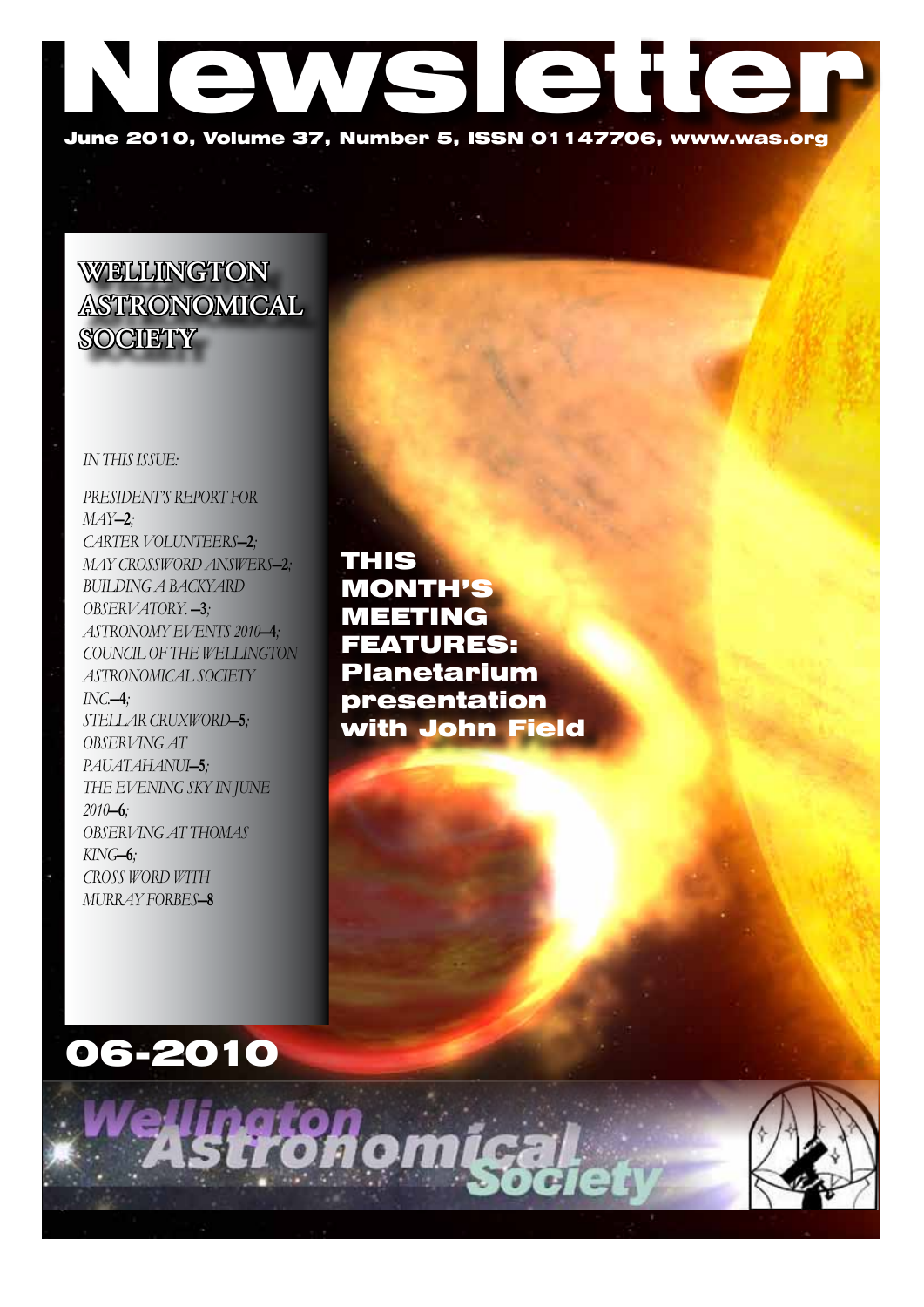

# PRESIDENT's REPORT FOR MAY

The May talk at the new Carter Observatory was presented by John Field and he talked about his astrophotography and how easy it is to get started in the photography.

John showed us his results and just using modest equipment this inspired some people to give it a go.

The June talk at the next WAS meeting at Carter will be a Planetarium Presentation by John Field so it is your chance to see the new digital planetarium in operation so don't miss this event.

Unfortunately the weather was not kind to us for the Pauatahanui Observing on the 15th May in fact it was raining, so we had to cancel the event although it did partially clear about 8:00 PM but not enough to go out to observe.

On Saturday June 26th there will be a Partial Lunar Eclipse it is planned to view this event from Tawa College with Chris and his students. As the maximum coverage is not until 11pm there will be a long wait however we will have access to one of the rooms at the college to have coffee and a sit down. Check our web site for more details.

I am curious to know what people though of the new Stellar Cruxword or was it to difficult to do.

The volunteers for the Carter Observatory Saturday evenings appears to be going very well apart from the weather so Saturday the 15th was cancelled for observing but Carter was still open for Planetarium shows and visit the displays.

The Ruth Crisp (Boller & Chivens) telescope has had the optics cleaned the dome has been repaired and is ready for use.

On June 4th there is an Occultation of a 15 mag star by Pluto which is 14 mag therefore to observe this event you will need a 12" or larger telescope. It is planned for a small group of us to use the Carter Observatory 16" Boller & Chivens

to record the event. However we are struggling to come up with a Video recorder that can record faint enough to see Pluto.

I have just had my own 12" telescope's mirror aluminized and ready to install but as I am about to go to Whangarei for a week it will have to wait till I return.

The filters the society ordered from SBIG for the ST7 camera have not arrived but should be here in the next couple of weeks.

John Field is very busy building his own observatory in fact he was about to install his new telescope last weekend. I am hoping to have some photos of John's new set up.

By the time you read this newsletter the RASNZ conference in Dunedin will be underway and unfortunately I will not be able to attend as I will have only just got back from Northland.



Remember we are now based at the New Carter Observatory and at the first meeting at Carter I called for volunteers to assist in the running of the very famous Thomas Cooke Refractor at Carter on Saturday evenings. Carter will be open to the public every Saturday evening and the Wellington Astronomical Society will be assisting in running this telescope and maybe another as well.

The response for volunteers was very encouraging and we have 15 names down as volunteers. Claire from Carter will be in touch by e-mail with each of you as to how the roster will work.

 Remember we are getting the full use of these facilities for our meetings once a month for nothing.

When we were at the Royal Society Rooms we were paying up to \$1000 per year. So any contribution you make will be a huge saving for the society. So think of it as your contribution to help the society to save some money.

### CARTER VOLUNTEERS May Crossword answers

Across *1. VENUS—a very cloudy planet 5. DENEB—alpha Cygnus 6. MASS—I weight 6 times less on the Moon, but still have the same ??? 8. SIDEREAL—star time 12. AZIMUTH—horizontal angle around the sky 15. LOKI—volcano on Io 16. ION—an arrested atom 17. HELIUM—second most common element 18. HST—an orbiting telescope 20. LMC—could be mistaken for a cloud* 21. REDDWARF—Main Sequence stars cooler  $\dot{\mathcal{C}}$  smaller then the Sun, also the name *of a cult sci fi/comedy series 24. IO—One of the Galilean satellites 25. BINARY—a double star 26. SHEPHERD—astronaut 27. CANOPUS—Autahi 29. NORTH thorn (anagram) 31. POLARIS—The North Star 32. ECLIPSE—to block light from another object 34. LEO—A lion circling the Earth 36. DINOSAURS—an asteroid may have done them in 39. REDPLANET—Mars 41. ECLIPTIC plane of Earth's orbit around the Sun 43. EARTH—Tellus 45. NOVA—a new star 47. REFLECTOR—type of telescope 48. BAR—some spiral galaxies have one* Down *1. VIRGO—Constellation with Spica 2. MESSIER—a catalogue 3. VEGA—alpha Lyr 4. ASTEROID—r oad site (anagram)* 7. SCHMIDT—type of telescope 9. DAY-24 *hours 10. LONGITUDE—Latitude and ? 11. ATOM—smallest indivisible piece of a element 13. ZODIAC—also a small inflated rubber boat 14. UFO—flying saucer 19. SMC—satellite galaxy to the Milky Way 20. LATITUDE—allow some leeway 21. RUTHCRISP—Carter Observatory's public telescope 22. FUSION process that powers stars 23. TAURUS—You don't want this constellation in a China shop 26. SOHO—satellite observatory studying the Sun 28. ANDROMEDA— Largest galaxy in the Local Group 30. HALO—angels and galaxies both have one 33. CLUSTER—An open or globular ... 35. EQUINOX—23rd September 36. DARWIN—proposed theory of evolution 37. KIWI—New Zealander 38. PELE—volcano on Io 40. NADIR—opposite to zenith 42. GAS solid, liquid or ... 44. HOUR—unit of time 46. ICE—frozen liquid*

**Page 2 ISSN 01147706, NUMBER 5, VOLUME 37, WAS NEWSLETTER**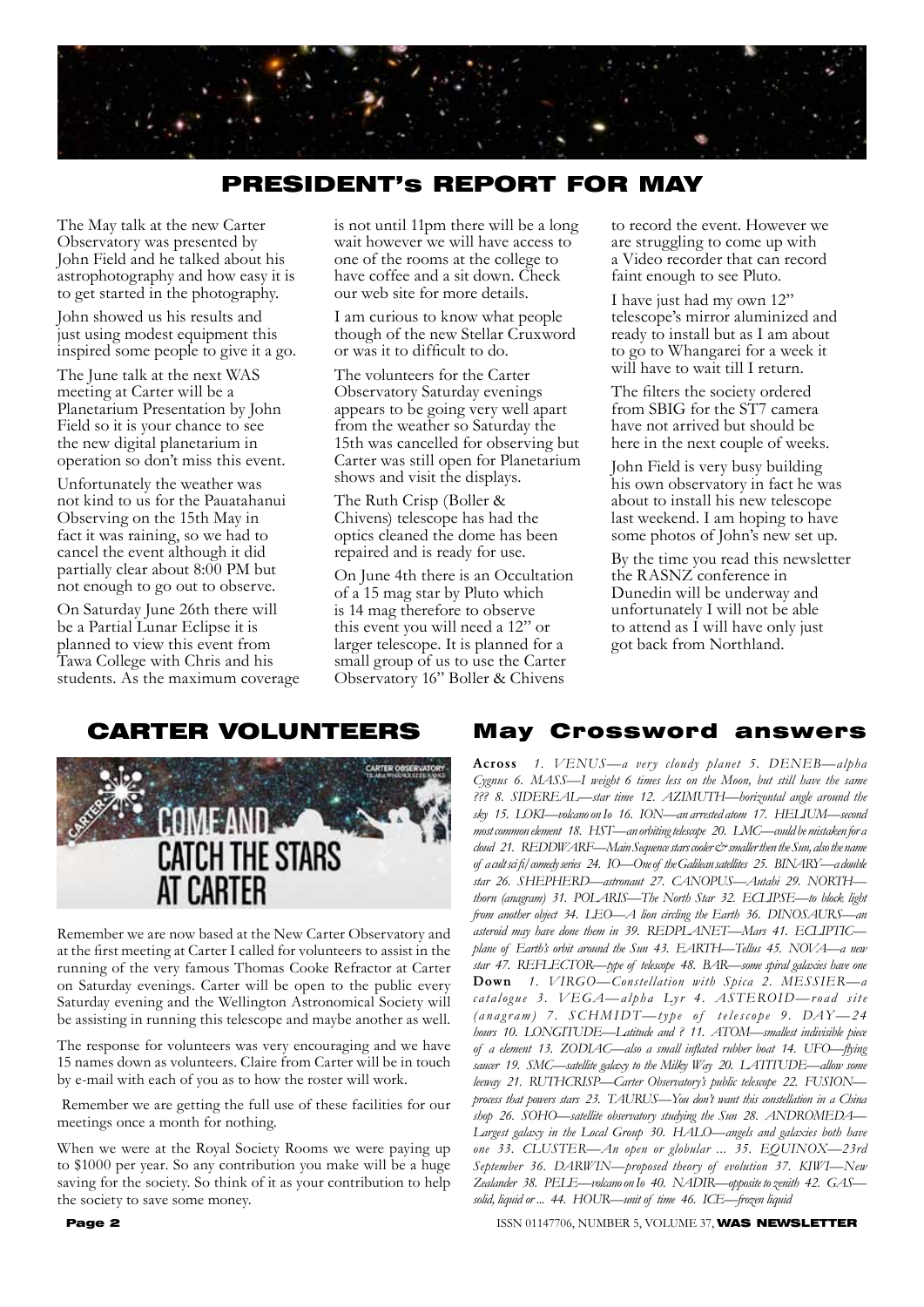

# Building a backyard observatory.

#### *John Field*

For many years I have been observing and imaging from either my back garden in Stokes Valley with darkish suburban sky or at the WAS observatory at Pauatahanui which has much darker sky. Both sites have advantages. The upgrades of telescope and mount at Pauatahanui has made this telescope a great set up for imaging, whether piggy back or prime focus, and should be used more by members. Pauatahanui is about 15 – 20 minutes away and it takes 30 minutes to set up and pack up the equipment. The back garden has ease of access and lack of travel time. The disadvantages are: more light polluted sky and the cost of setting up an observatory. One of my long term projects has been to install a telescope at home in a dome that would allow me to enjoy my hobby without the added travel and set up time. This first article looks at the planning one should do before installing an observatory; or to see if you actually need one!

### Location, Location, Location!

Long before choosing to build a back yard, observatory you will need to look at all the pros and cons of your site. Can power or data cabling be run to the dome? If not can a wireless connection and batteries suffice? Can you place the dome in a part of the garden where you get the best view of the sky? (In my case this meant losing the washing line as it was in the sunniest place!) Will the roof of your own home, or that of your neighbours, block the view or create thermal issues? Does your neighbour have security lights that come on every 30 seconds and shine into where you dome would be? Talk to your neighbours about what you are doing so they don't suddenly see a dome appear next door and in probability they will re-direct the light or turn it off when you are observing. If your sky quality and viewing is severely limited then even the best observatory will not cure these problems. Finally, and most importantly, check the local rules for out building size that needs planning permission along with planning and expenditure permission from your partner; they may be a bit upset to lose their favourite rose bush and found you have spent the money for the next five years holidays. For my location the southwest

corner of the garden offered the best location for both sky and ease of power/ data installation. After location the next job is the design of the floor and pier.

A telescope is only as good as its pier (plus drive and optics)!

If you are installing a telescope, the design of your pier will greatly impact on your final enjoyment. A pier needs to provide a solid; stable and vibration free platform to attach your telescope and it needs to be of comfortable height to operate. The pier is normally sites on a large reinforced concrete mass. This has a dual purpose it acts a large damper to vibration as well as stopping your telescope falling over! It will need to be separate from the rest of your structure so that any movement of, or in, the building does not translate to the pier. The pier itself should be a solid design and an unofficial rule is the diameter of the pier should be the same as the optical tube of the telescope to be mounted. If the pier is hollow, it can be filled with sand to help dampen vibrations. You should also allow access for power and any other cables to be either run inside, or on the outside of the pier; a tidy dome is a safe dome.

#### Walking on the Moon, well... not really

The floor of your observatory can be a concrete pad or a raised deck. A concrete floor will probably cost more and unless raised above ground bay, will have water issues. A raised floor has the advantage of being above damp ground, allows air circulation under the dome and is handy if your site is not level. The quality of wood should be suitable to be outside use and it pays to have good quality material at the start. To have pull down your dome in two years time due rot would be expensive and frustrating.

#### What type of observatory is best for you?

There many types of observatory designs from fibre glass kit sets with motorised domes and shutters to simple do-it-yourself wooden boxes with roll off roofs. Your budget may limit your choices but in probability the simplest design will achieve improved results and comfort during observing sessions. There are number of local astronomers who have built their

own or installed a kit set observatory and contacting them would be a good starting point. I found the nzastronomers Yahoo e-mail group a good place to discuss the different types of observatory designs and equipment that are currently in use. Good articles may be found in astronomical magazines and web sites.

#### My wish list.

Over a number of years I researched my "dream list" of what I would like for my back yard observatory and came to the following conclusions:

• A dome of capable of holding a telescope of between  $8 - 10$  inches and  $2 - 3$  people plus equipment.

• A mount and drive that is capable of accurate tracking and auto-guiding for astrophotography.

• A telescope of between 8 – 10 inches.

• The ability to control the telescope and other equipment from either in the dome or via network from the garage or house.

After reading a number of articles and feedback from users of different domes (*see the pictures on page 5 - Cruxword*). I settled on the Sirius Domes 2.3 meter Home Dome. This would easily handle a 10 inch telescope and up to 3 people. Being made of fibreglass it is lightweight and can be easily disassembled if we were to move. The mount I was looking at, was a Losmondy G-11 and 10-inch Meade SCT plus guider and accessories. Of course by the time all these are added up the estimated cost would be in the mid \$20,000.00 mark. Seeing this as a long term project I installed a concrete pier in the garden that would give a stable base from which to image from prior to taking the dream further.

In mid 2009 the opportunity arose to purchase a Sirius Dome and a mount and telescope.

This series articles will look at the planning and installation of the foundations, floor, pier, dome and telescope.

*Next month I will go through the process of planning for construction and ground work prior installing the foundation and pier.*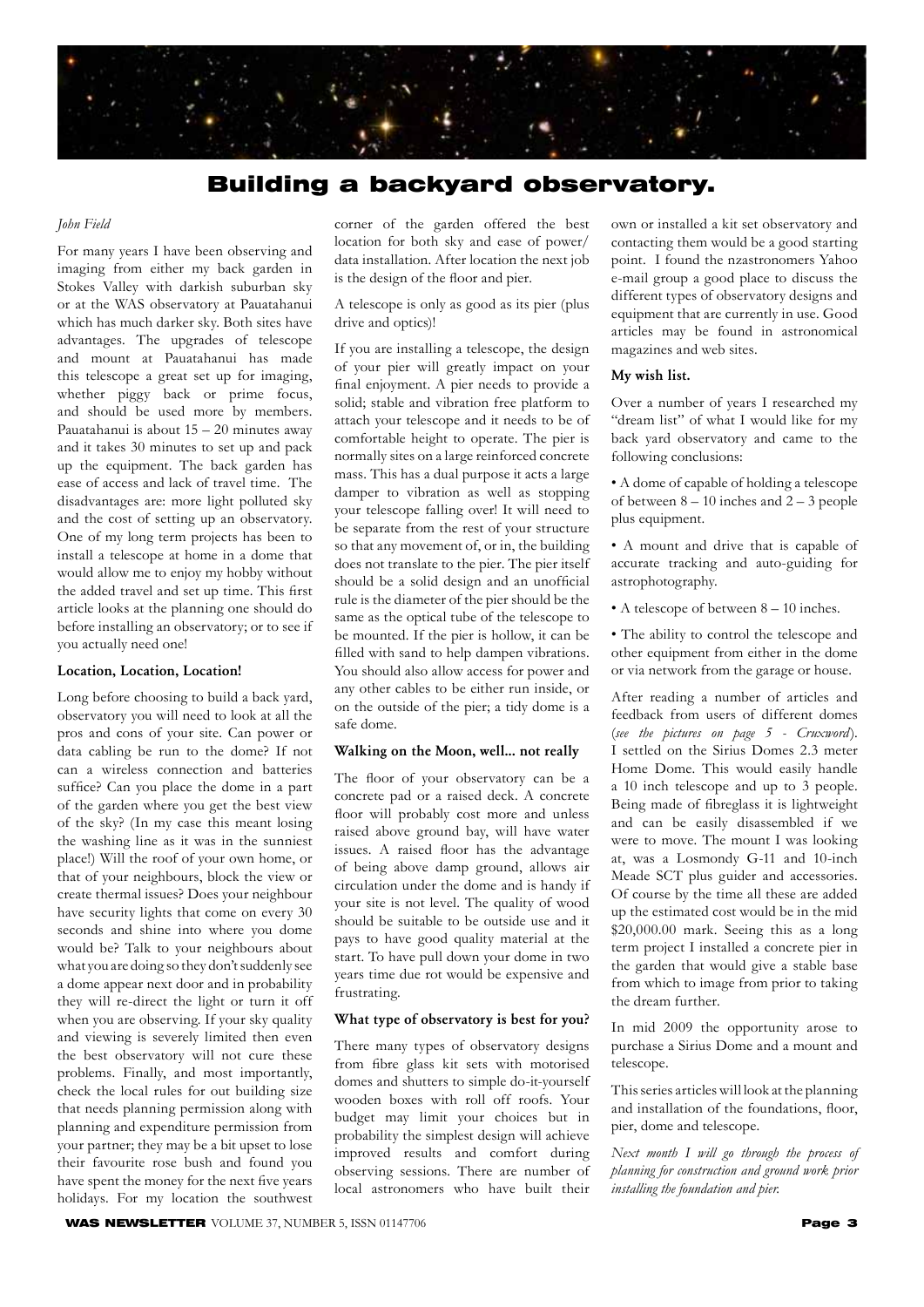

# ASTRONOMY EVENTS 2010

### June

June 26th 2010 – Partial Lunar eclipse Visible from all of Australia and NZ.

The Moon will pass through the southern part of the Earth's shadow; at maximum eclipse

(9.39pm AEST) over half the Moon's diameter will be covered.



### July

July 2010 – Four planets after sunset

July sees a dance of the planets Mars, Venus and Saturn in the western sky. By the end of the month, they are joined by Mercury. The diagram at left shows them together on the 31st, when Mars is closest to Saturn.

Mercury passes Regulus on the 28th.



#### August

August 2010 – Triple conjunction with moon The four planets are still visible mid August, and are joined by the Moon on the 13th. Planetary conjunctions:

8 August: Venus closest to Saturn

8 August: Venus closest to Mars.



#### October

International Space Week

October 4 – 10

Astronomy Day – 16 October – Astronomy Week 11 – 17

### December

December 21st – Total Lunar Eclipse – much of New Zealand

and the Queensland coast will see the Moon rise totally eclipsed.

Times of events:

P h a s e N Z D S T S t a r t s 7 . 3 2 p m Totality starts 8.40pm M a x i m u m 9 . 1 8 p m Totality ends 9.53pm Ends 11.01pm



# COUNCIL OF THE WELLINGTON ASTRONOMICAL SOCIETY INC.

*President:*  Gordon Hudson gordon@kpo.org.nz Ph 04 236 5125

*Vice-President*: Roger Butland roger.j.butland@xtra.co.nz Ph 04 478 0419

*Secretary:* Ross Powell rossapowell@hotmail.com Ph 04 389 9765

*Treasurer:* John Talbot john.talbot@xtra.co.nz Ph 04 293 4620

*Newsletter Editor:*  Haritina Mogosanu editor@was.org.nz

### *Committee*

Frank Andrews frank.andrews@paradise.net.nz Chris Mongatti chrismon@xtra.co.nz Mob o21 890 222 John Homes

john.homes@paradise.net.nz Aline Homes aline.homes@paradise.net.nz

*Positions Outside Council Email newsletter* Murray Forbes murray\_forbes@xtra.co.nz

www.was.org

**Page 4 ISSN 01147706, NUMBER 5, VOLUME 37, WAS NEWSLETTER**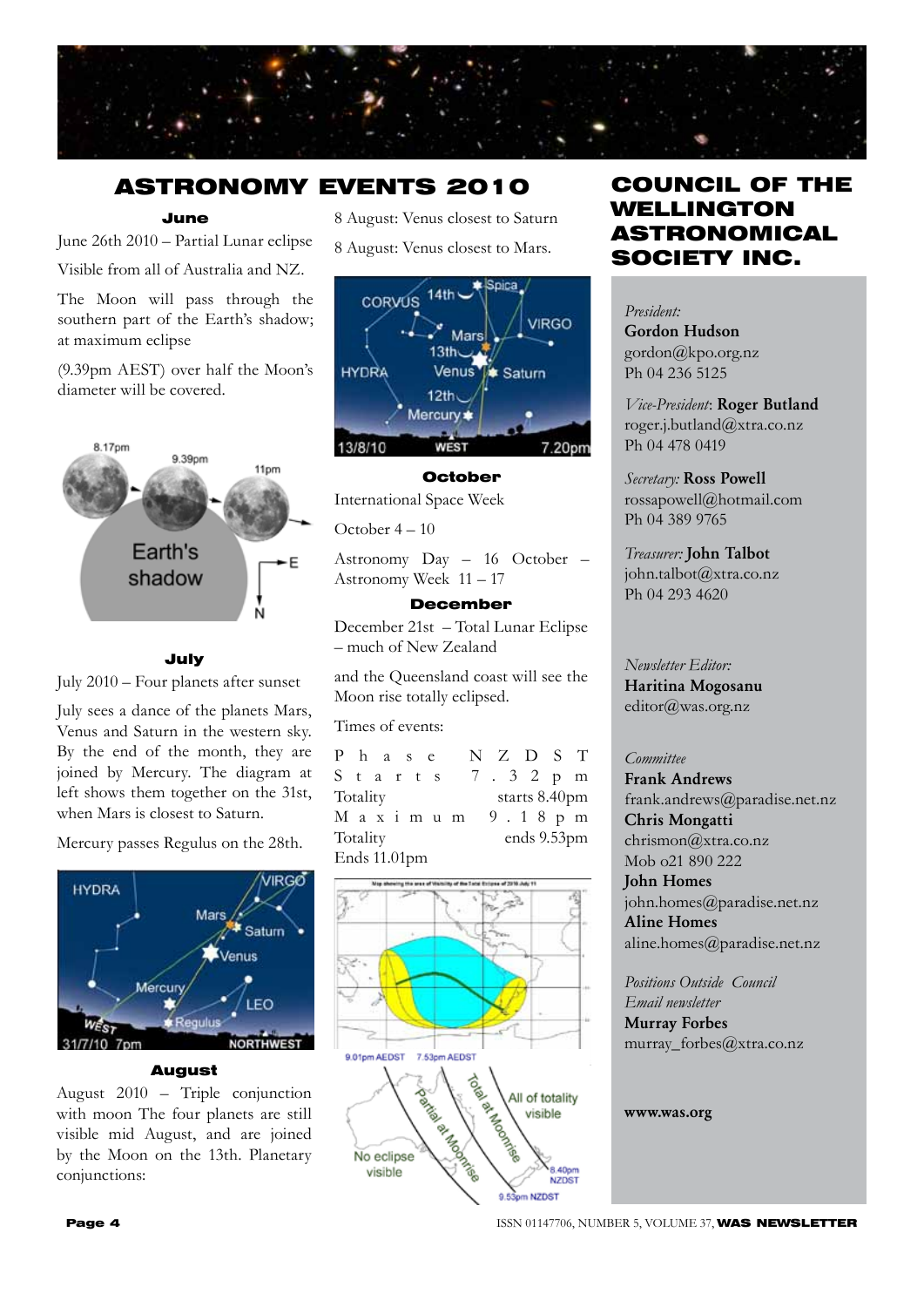

| Ť.              | $\overline{\mathcal{L}}$ |   | 3      | $\frac{1}{2}$ | Ş.                |    | Ŵ, |    |
|-----------------|--------------------------|---|--------|---------------|-------------------|----|----|----|
|                 |                          |   |        |               | $\overline{\ell}$ |    |    |    |
| 8               |                          | 9 |        |               |                   |    |    |    |
| 10              |                          |   |        | 11            |                   |    |    | 12 |
|                 |                          |   |        |               |                   |    |    |    |
| 13              |                          |   | 4      |               |                   | 15 |    |    |
|                 |                          |   |        |               |                   |    |    |    |
| 16              | 17                       |   |        |               | 18                |    | 19 |    |
|                 |                          |   |        | $20\,$        |                   |    |    |    |
| $\overline{21}$ |                          |   |        |               |                   |    |    |    |
|                 |                          |   | $22\,$ |               |                   |    |    |    |

### Stellar Cruxword

### Down

 *2. Some muddled up friends and a range of moon montes. (4) 3. A doctorate in artificial intelligence. (2, 2) 4. All beings of the type I shove or rub, eat their veges, naturally. (11) 5. A groan signifies absence of seaweed extract. (2, 4) 6. Table lost fifty to become the second brightest star in its constellation, at least initially. (4) 8. This solstice sounds like an adder. (6) 9. A spark or ember found in multi-selenolog y. (4) 12. This alpha star is not the brightest in its constellation, yet it swivels well. (6) 14. If dirt, this nebula is divided into three parts by thick dust lanes. 6) 15. The street was disheartened but stayed put, as directed. (4) 17. These and zeros constitute the binary system. (4) 18. What the sun does at the end of the day is often used with chips as the entree. (4) 19. This game can be pretty long when scrambled before a parsec. (4)* 

### Answers to BP Stellar Cruxword \*May 2010

Across: *1 ecliptic; 7 Hale; 8 radium; 10 Apus; 11 Persei; 13 Beta Orionis; 16. equant; 18 PSIS; 20 uplift; 21 Kamo; 22 Noel Noel.* Down: *2 clap; 3 iris: 4 temperature; 5 char go; 6 clue; 8 ramble; 9 dust; 12 insist; 14 Amazon; 15 NASI; 17 quad; 18 plan; 19 if me.*



Courtesy of Skyshed Backyard Observatories**JAPR** 

Across *1. Math, Nora, as a race, is only 42,195m long. (8) 7. The type of cluster containing up to several thousand stars (usually young and hot) spread over only a few light years – found in a hip-hop environment. (4) 8. The name given to the supporting structure of the secondary mirror in many reflecting telescopes. It prides itself. (6) 10. The nation that started the space race. (4) 11. A hearty snack for a large Scot – but not for slimmers. (3, 3) 13. Some cosmologist's view of totality sounds like Shakespeare writing several poems simultaneously. (11) 16. The floral optimist expects things to be this, or rise, at least. (6) 18. The abbreviated showing of mixed up mode. (4) 20. By the way, the orbiter lost the first of its royal leaders. (6) 21. Roll dice for a chance of one in ten. (4) 22. A south drastic is one not in the galaxy halo. (4, 4)*



Courtesy of skyshedpod.com

## OBSERVING AT PAUATAHANUI

The next observing at the Pauatahanui will be on June 12th starting at 7.30 PM.

If the weather is looking doubtful please contact John Field on his mobile 021-255-1904 to see if the session is going ahead.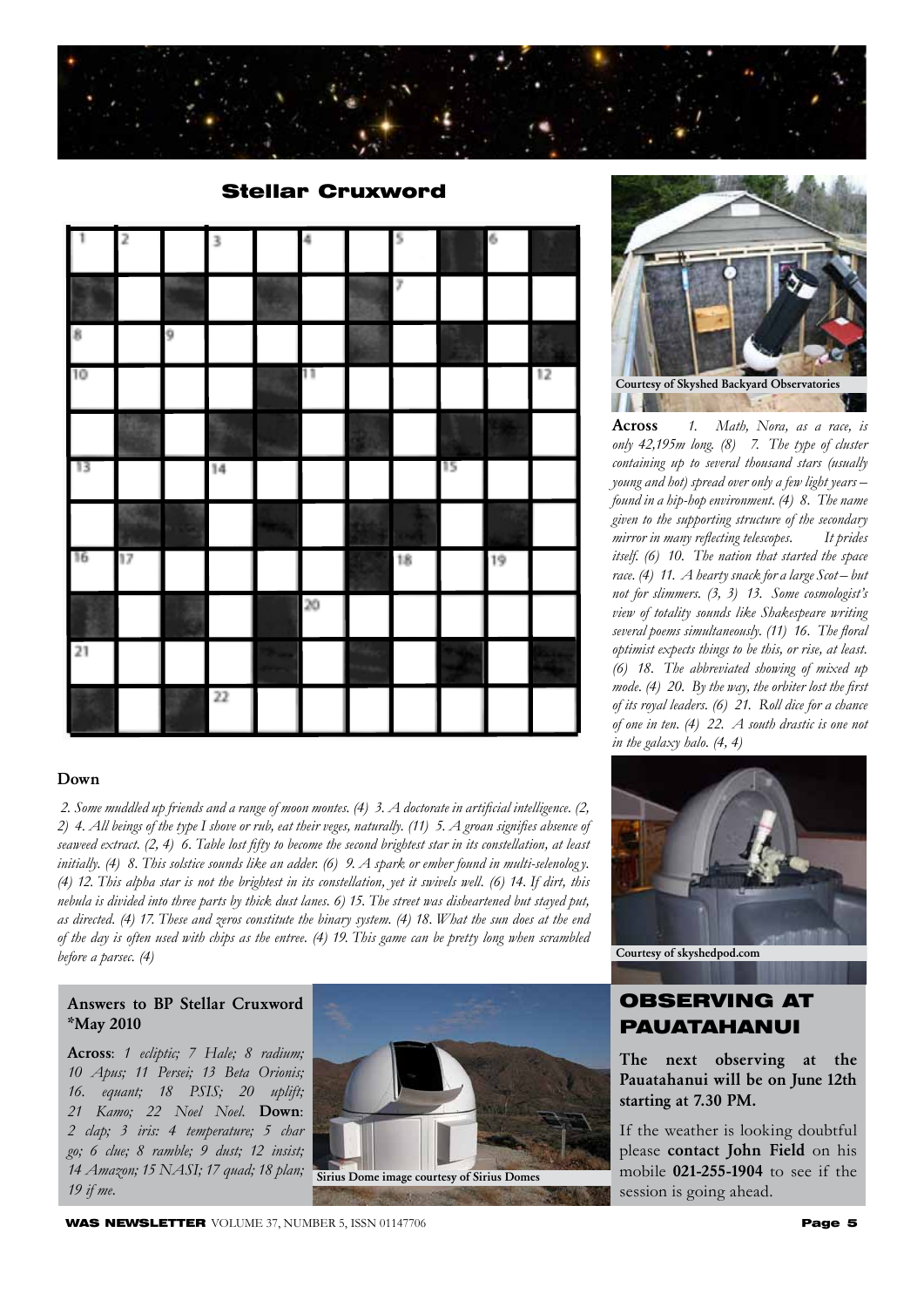

# The Evening Sky in June 2010

Venus, the brilliant 'evening star' (planet really), appears in northwest soon after sunset. It sets increasingly later in the night sky; bright enough to cast shadows in dark places. Sirius, the brightest star, appears low in the western sky at dusk before setting in the southwest. It twinkles with all colours like a diamond. Canopus is higher in the southwest sky, circling lower into the south later on. Crux, the Southern Cross, and Beta and Alpha Centauri are south of overhead. Scorpius, upside down, is midway up the eastern sky. Below it is Sagittarius; its brighter stars making 'the teapot'.

Midway down the north sky are Saturn and Spica, similar in brightness and colour; Saturn is on the left and the lower of the two. Below and right of them is orange Arcturus often twinkling red and green. Arcturus is 120 light years\* away and 37 times brighter than the sun.

Midway between Saturn and Venus are Regulus and Mars. Reddish Mars is below and left of Regulus at the beginning of the month. Around June 6 it passes Regulus, moving above and rightward of Regulus thereafter. Mars is 150 million km away in mid month and very small in a telescope.

Crux, the Southern Cross, is south of the zenith. Beside it and brighter are Beta and Alpha Centauri, often called 'The Pointers' because they point at Crux. Alpha Centauri is the closest naked-eye star, 4.3 light years away. A telescope shows it is a binary star: two suns orbiting each other in 80 years. Beta Centauri and many of the stars in Crux are hot, extremely bright blue-giant stars hundreds of light years away. Canopus is also very luminous and distant.

Scorpius is midway up the eastern

sky, lying on its back. Its brightest star is orange Antares, marking the scorpion's heart. Antares is Greek for 'Rival to Mars'. Just now one can see why. Antares is a red giant star: 600 light years away and 19 000 times brighter than the sun. Red giants are much bigger than the sun but much cooler, hence the red colour. They are dying stars, wringing the last of the thermo-nuclear energy from their cores. Antares will end in a spectacular supernova explosion in a few million years.

The Milky Way is brightest and broadest in the southeast toward Scorpius and Sagittarius. It remains bright but narrower through Crux and Carina but fades in the western sky. The Milky Way is our edgewise view of the galaxy, the pancake of billions of stars of which the sun is just one. The thick hub of the galaxy, 30 000 light years away, is in Sagittarius. A scan along the Milky Way with binoculars will find many clusters of stars and some glowing gas clouds. Relatively nearby dark clouds of dust and gas are silhouetted as holes and slots in the Milky Way.

The Clouds of Magellan, LMC and SMC, are in the lower southern sky, easily seen by eye on a dark moonless night. They are two small galaxies about 160 000 and 200 000 light years away.

They are only a fraction the mass of our galaxy but still contain billions of stars.

Saturn's rings are almost edge-on to us now. They look like a broad spike through the globe of Saturn. In steady conditions a telescope shows the shadow of the rings as a dark line on Saturn. In June Saturn is around 1410 million km away.

Jupiter (not shown) rises due east after midnight. It is the brightest star-like object in the late-night sky, but not as bright as Venus. By dawn Jupiter is north of overhead. Binoculars show the disk of Jupiter. A small telescope easily shows Jupiter's four big moons lined up on either side of the planet. In June it is around 750 million kilometres away. Mercury rises about two hours before the sun at the beginning of the month: a lone bright 'star' in the northeast sky. It slowly sinks into the dawn, disappearing mid month.

*\*A light year (l.y.)is the distance that light travels in one year: nearly 10 million million km or 1013 km. Sunlight takes eight minutes to get here; moonlight about one second. Sunlight reaches Neptune, the outermost major planet, in four hours. It takes four years to reach the nearest star, Alpha Centauri.*

*Notes by Alan Gilmore, University of Canterbury's Mt John Observatory, P.O. Box 56, Lake Tekapo 7945, New Zealand.*

 *www.canterbury.ac.nz* 

# OBSERVING AT THOMAS KING

All public observing evenings will be held at the Thomas King Observatory run by our Observatory Director Ross Powell. from 7:30. There are public observing evenings at the Thomas King every FRIDAY starting as soon as it gets dark depending on the weather. Ring Ross on 389 9765.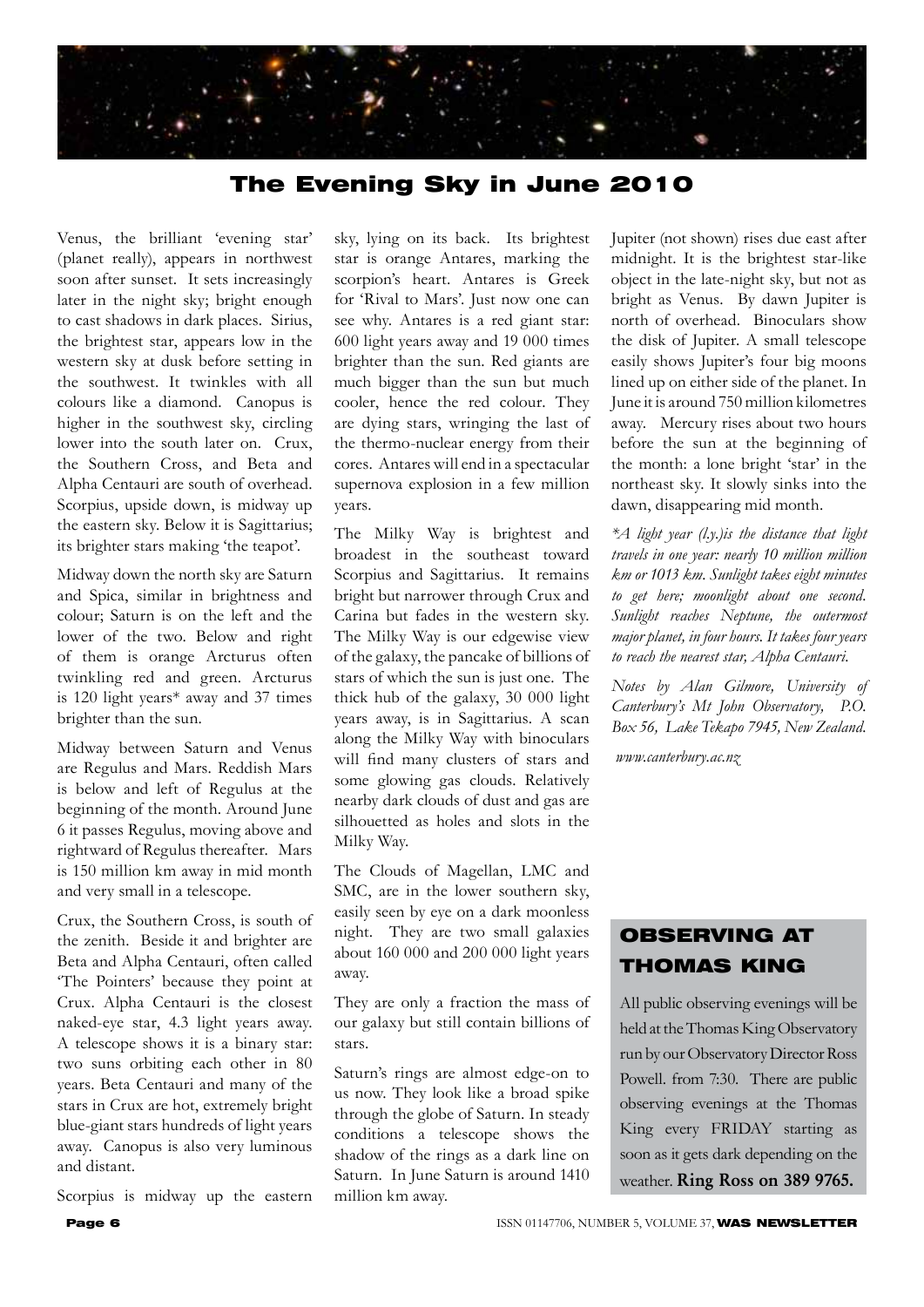



#### Evening sky in June 2010

To use the chart, hold it up to the sky. Turn the chart so the direction you are looking is at the bottom of the chart. If you are looking to the south then have 'South horizon' at the lower edge. As the earth turns the sky appears to rotate clockwise around the south celestial pole, SCP on the chart. Stars rise in the east and set in the west, just like the sun. The sky makes a small extra westward shift each night as we orbit the sun.

Venus is the brilliant 'evening star' appearing in the northwest at sunset and setting mid evening. Sirius twinkles colourfully in the west before setting. Canopus is in the southwest, swinging down to the south through the night. South of overhead are Alpha and Beta Centauri, with the Southern Cross (Crux) to their right. Further to the right are the Diamond Cross and False Cross, with a bright region of Milky Way above them. Regulus, Mars, Saturn and Spica make a line up the northwest sky. Orange Arcturus in the north often twinkles red and green. The Scorpion is on its back midway up the eastern sky with Sagittarius below it. Jupiter (not shown) rises in the east after midnight.

Chart produced by Guide 8 software; www.projectpluto.com. Labels and words added by Alan Gilmore, University of Canterbury's<br>Mt John Observatory, P.O. Box 56, Lake Tekapo 7945, New Zealand. www.canterbury.ac.nz